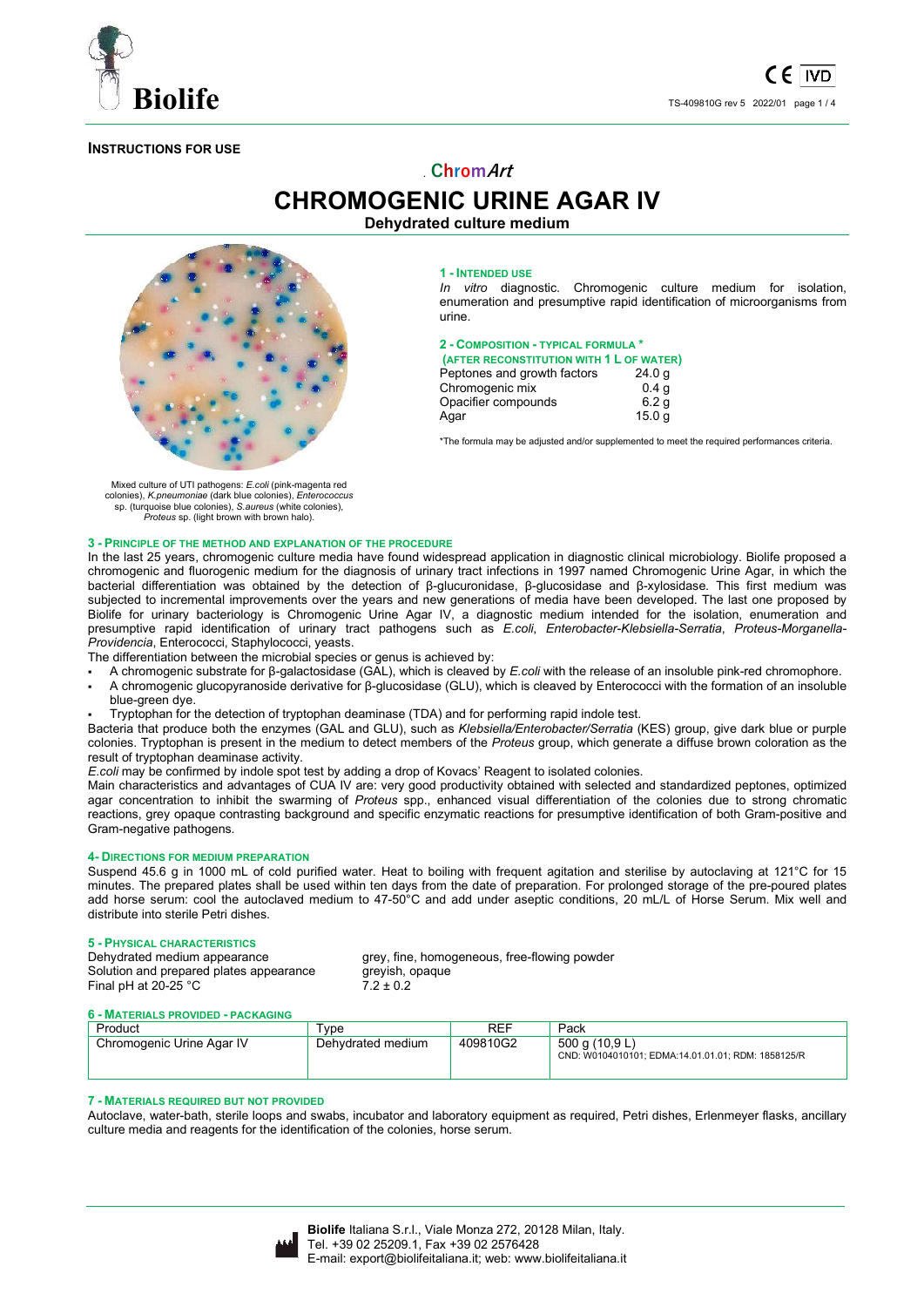

## **8 - SPECIMENS**

Chromogenic Urine Agar IV (CUA IV) is intended for the microbiological processing of clinical specimens such as urine. Collect specimens before antimicrobial therapy where possible. Good laboratory practices for collection, transport and storage of clinical specimens should be applied. $1$ ,

#### **9- TEST PROCEDURE**

Allow plates to come to room temperature and to dry the surface of the medium. Mix the urine gently to avoid foaming. Dip the end of a sterile calibrated loop (e.g. 1μL or 10μL) in the urine to just below the surface and remove vertically, taking care not to carry over any on the shank. Use this to inoculate CUA IV plate from top to bottom in a vertical line and again from top to bottom perpendicular to this line in a back-and-forth fashion. The inoculum of urine is spread over the entire agar surface to simplify counting of colonies after growth. Incubate at 35-37°C in air for 24 to 48 hours.

Although most urinary tract pathogens grow readily, slowly growing pathogens and those inhibited by the presence of antimicrobials in the patient specimen may not appear after overnight incubation (16 h). Perform leukocyte esterase and nitrite tests to determine which cultures get incubated for a full 48 hours. Urine cultures that are negative after overnight incubation but had one or both positive enzyme tests should be incubated for an additional day or re-inoculated on a blood agar plate.<sup>1</sup>

#### **10 - READING AND INTERPRETATION**

After incubation, observe the bacterial growth, count the number of colonies (CFU) on the plate and record the specific morphological, chromatic, characteristics of the colonies. If a 1μL loop is used, one colony equals 1000 CFU/mL, if a 10μL loop is used, one colony equals 100 CFU/mL. Studies conducted in the 1950s remain the basis for interpreting urine culture results showing that bacterial counts of ≥10<sup>5</sup> CFU/mL are indicative of an infection and counts below this usually indicate contamination.<sup>2</sup>

In specific patient groups, counts between 10<sup>5</sup> CFU/mL and 10<sup>2</sup> CFU/mL may be significant; a pure isolate with counts between 10<sup>4</sup> and 10<sup>5</sup> CFU/mL should be evaluated based on clinical information or confirmed by repeat culture.<sup>2</sup> For urine collected by suprapubic bladder puncture any CFU detected indicates an infection.<sup>2</sup>

Consult appropriate references for complete interpretation criteria of the microbial count.<sup>1,2</sup>

Typical colonial morphology and colours interpretation on Chromogenic Urine Agar IV are as follows:

| Escherichia coli : pink colonies ( $\beta$ -galactosidase positive, $\beta$ -glucosidase negative)<br>Indole test positive: E.coli<br>Indole test negative: proceed to the identification with conventional methods.                                                                                                                              |
|---------------------------------------------------------------------------------------------------------------------------------------------------------------------------------------------------------------------------------------------------------------------------------------------------------------------------------------------------|
| Klebsiella - Enterobacter - Serratia (KES): blue/blue-violet colonies:<br>(β-galactosidase positive, β-glucosidase positive)<br>Microscopic examination: gram negative bacilli<br>For genus/species identification, proceed with conventional identification methods.                                                                             |
| <i>Enterococcus</i> spp.: green to turquoise blue colonies ( $\beta$ -galactosidase neg., $\beta$ -glucosidase pos.)<br>Microscopic examination: gram positive cocci.                                                                                                                                                                             |
| Proteus-Morganella-Providencia: (brown colonies: tryptophan deaminase positive, β-galactosidase<br>negative, β-glucosidase negative)<br>Indole test negative: Proteus mirabilis, to be confirmed with oxidase test which is negative.<br>Indole test positive: Providencia or Morganella or Proteus spp. indole + (proceed to the identification) |
| Staphylococci and yeasts: white colonies ( $\beta$ -galactosidase negative, $\beta$ -glucosidase negative)<br>Microscopic examination: gram positive cocci or yeasts<br>Proceed to the identification with conventional methods.                                                                                                                  |

### **11 - USER QUALITY CONTROL**

All manufactured lots of the product are released for sale after the Quality Control has been performed to check the compliance with the specifications. However, it is responsibility of the end-user to perform Quality Control testing in accordance with the local applicable regulations, in compliance with accreditation requirements and the experience of the Laboratory. Here below are listed some test strains useful for the quality control.<sup>3</sup>

| <b>CONTROL STRAINS</b>  |            |            | INCUBATION $T^{\circ}/T$ / ATM | EXPECTED RESULTS                         |
|-------------------------|------------|------------|--------------------------------|------------------------------------------|
| E. coli                 |            | ATCC 25922 | 35-37°C / 18-24H / A           | good growth, pink colonies               |
| E.faecalis              |            | ATCC 29212 | 35-37°C / 18-24H / A           | good growth, green colonies              |
| S.aureus                | ATCC 25923 |            | 35-37°C / 18-24H / A           | good growth, white colonies              |
| K.pneumoniae ATCC 27736 |            |            | 35-37°C / 18-24H / A           | good growth, dark blue colonies          |
| P.mirabilis ATCC 12453  |            |            | 35-37°C / 18-24H / A           | good growth, bluish colonies not swarmed |

A: aerobic incubation; ATCC is a trademark of American Type Culture Collection

#### **12- PERFORMANCES CHARACTERISTICS**

Prior to release for sale a representative sample of all lots dehydrated Chromogenic Urine Agar IV is tested for productivity by comparing the results with a previously approved Reference Batch and with Tryptic Soy Agar.

Productivity is tested by a quantitative test with the target strain *S.aureus* ATCC 25922; Chromogenic Urine Agar IV Agar and TSA plates are inoculated with decimal dilutions in saline of a colonies' suspension and incubated at 35-37°C for 18-24 hours. The colonies are enumerated on CUA IV and TSA plates and the productivity ratio is calculated (*Pr*=CFU<sub>CUA IV</sub>/CFU<sub>TSA</sub>). If *Pr* is ≥ 0,5 and if the colonies morphology and colour are typical (white colonies) the results are considered acceptable and conform to the specifications. Furthermore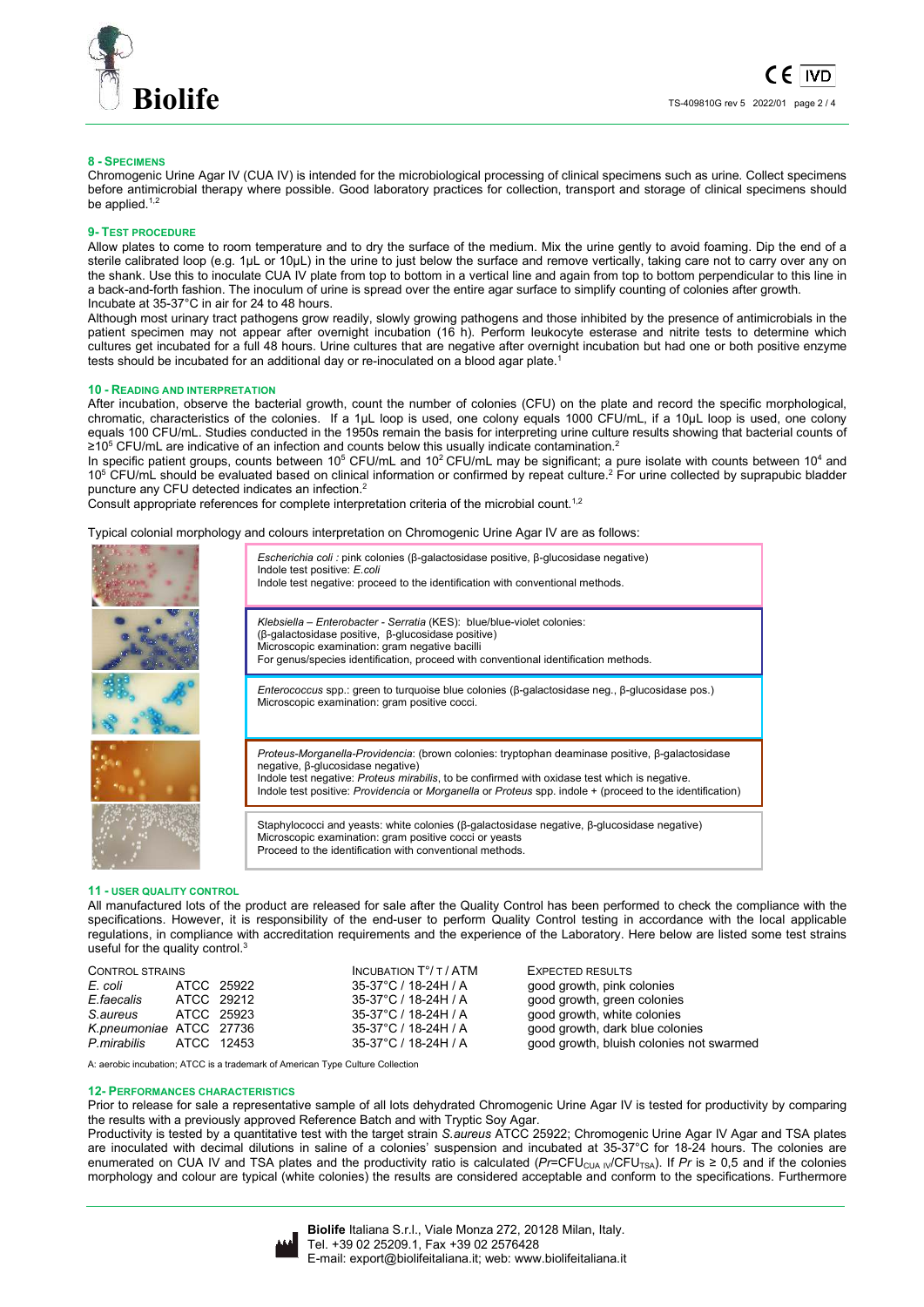

the productivity characteristics are tested by semi-quantitative ecometric technique with the following strains: *E.coli* ATCC 25922, E.coli ATCC 8739, *P.mirabilis* ATCC 12453, *E.aerogenes* ATCC 13048, *K.pneumoniae* ATCC 27736, *C.freundii* ATCC 8090, *C.diversus* ATCC 40738, *S.saprophyticus* ATCC 15305, *E.faecalis* ATCC 29212, *S.epidermidis* ATCC 12228, *C.albicans* ATCC 10231. After incubation, the colours of the colonies and the amount of growth are evaluated and recorded. All strains show a good growth with typical colours, according the specifications.

## **13 - LIMITATIONS OF THE METHOD**

- Gram staining is recommended to confirm any doubtful colour reactions.
- *Citrobacter* spp. may be presumptively identified as *E coli* because some strains are β-galactosidase positive and β-glucosidase negative The use of a spot indole test successfully eliminates some of these false positives<sup>4</sup>. The use of susceptibility data or the detection of pyrrolidonyl aminopeptidase (PYR test) may facilitate the differentiation of pink colonies of *Citrobacter* spp. from *E.coli*. 5
- Between the *Proteus-Morganella-Providencia* group, *P.mirabilis* is indole negative and can be easy recognised. Biochemical identification is needed for genus/species identification within *Klebsiella, Enterobacter, Serratia* group.
- A pyrrolidonyl aminopeptidase (PYR test) might be necessary to differentiate enterococci from *S.agalactiae*.
- *S.saprophyticus* and *S.xylosus* produces small pink colonies.
- Even if the microbial colonies on the plates are differentiated on the basis of their morphological and chromatic characteristics, of indole test or Gram morphology, it is recommended that biochemical, immunological, molecular, or mass spectrometry testing be performed on isolates, from pure culture, for complete identification. If required and relevant, perform antimicrobial susceptibility testing.
- This culture medium is intended as an aid in the diagnosis of infectious diseases; the interpretation of the results must be made considering the patient's clinical history, the origin of the sample and the results of other diagnostic tests.

## **14 - PRECAUTIONS AND WARNINGS**

- This product is a qualitative *in vitro* diagnostic, for professional use only; it is to be used by adequately trained and qualified laboratory personnel, observing approved biohazard precautions and aseptic techniques.
- Dehydrated media must be handled with suitable protection. Before use, consult the Safety Data Sheet.
- This culture medium contains raw materials of animal origin. The *ante* and *post mortem* controls of the animals and those during the production and distribution cycle of the raw materials, cannot completely guarantee that this product doesn't contain any transmissible pathogen. Therefore, it is recommended that the culture medium be treated as potentially infectious, and handled observing the usual specific precautions: do not ingest, inhale, or allow to come into contact with skin, eyes, mucous membranes. Download the TSE Statement from the website www.biolifeitaliana.it, describing the measures implemented by Biolife Italiana for the risk reduction linked to infectious animal diseases.
- Apply Good Manufacturing Practice in the preparation process of plated or bottled media.
- All laboratory specimens should be considered infectious.
- The laboratory area must be controlled to avoid contaminants such as culture medium or microbial agents.
- Sterilize all biohazard waste before disposal. Dispose the unused medium and the sterilized plates inoculated with samples or microbial strains in accordance with current local legislation.
- Do not use the culture medium as active ingredient for pharmaceutical preparations or as production material intended for human and animal consumption.
- The Certificates of Analysis and the Safety Data Sheet of the product are available on the website www.biolifeitaliana.it.
- Notify Biolife Italiana Srl (complaint@biolifeitaliana.it) and the relevant Authorities of any serious incident occurring in connection with the use of the *in vitro* diagnostic.
- The information provided in this document has been defined to the best of our knowledge and ability and represents a guideline for the proper use of the product but without obligation or liability. In all cases existing local laws, regulations and standard procedures must be observed for the examination of samples collected from human and animal organic districts, for environmental samples and for products intended for human or animal consumption. Our information does not relieve our customers from their responsibility for checking the suitability of our product for the intended purpose.

## **15 - STORAGE CONDITIONS AND SHELF LIFE**

Upon receipt, store at +2°C /+8°C away from direct light in a dry place. If properly stored, it may be used up to the expiration date. Do not use beyond this date. Avoid opening the bottle in humid places. After use, the container must be tightly closed. Discard the product if the container and/or the cap are damaged, or if the container is not well closed, or in case of evident deterioration of the powder (colour changes, hardening, large lumps). The user is responsible for the manufacturing and quality control processes of prepared media and for the validation of the period of validity of the finished products, according to the type (plates/bottles), the added supplements and the storage method applied (temperature and packaging).

#### **16 - REFERENCES**

- 1. Baron EJ, Specimen Collection, Transport and Processing: Bacteriology. In Jorgensen JH, Carrol KC, Funke G et al. editors. Manual of clinical microbiology,11th ed. Washington,DC: American Society for Microbiology; 2015. p.270.
- 2. Public Health England UK Standards for Microbiology Investigations. Investigation of urine. Bacteriology, B 41, 2019
- 3. Guidelines for assuring quality of medical microbiological culture media. The Australian Society for Microbiology, 2<sup>nd</sup> edition, 2012.
- 4. Perry JD, Butterworth LA, Nicholson A, Appleby MR, Orr KE. J Clin Pathol 2003; 56(7): 528–531
- 5. Fallon D, Andrews N, Frodsham D, Gee B, Howe S, Iliffe A, Nye KJ, Warren RE. J Clin Pathol 2002; 55(7): 524–529

## **TABLE OF APPLICABLE SYMBOLS**

| <b>REF</b> | <b>REF</b><br>or<br>Catalogue number | <b>LOT</b> | Batch code                              | <b>IVD</b> | In vitro<br>Diagnostic<br>l Medical Device | 444 | Manufacturer                      |           | Use by                  |
|------------|--------------------------------------|------------|-----------------------------------------|------------|--------------------------------------------|-----|-----------------------------------|-----------|-------------------------|
|            | Temperature<br>limitation            | ↽<br>∸     | Contents<br>sufficient for<br>$n$ tests |            | Consult<br>Instructions for<br>Use         |     | Keep away<br>from direct<br>light | ---<br>دە | Store in a dry<br>place |